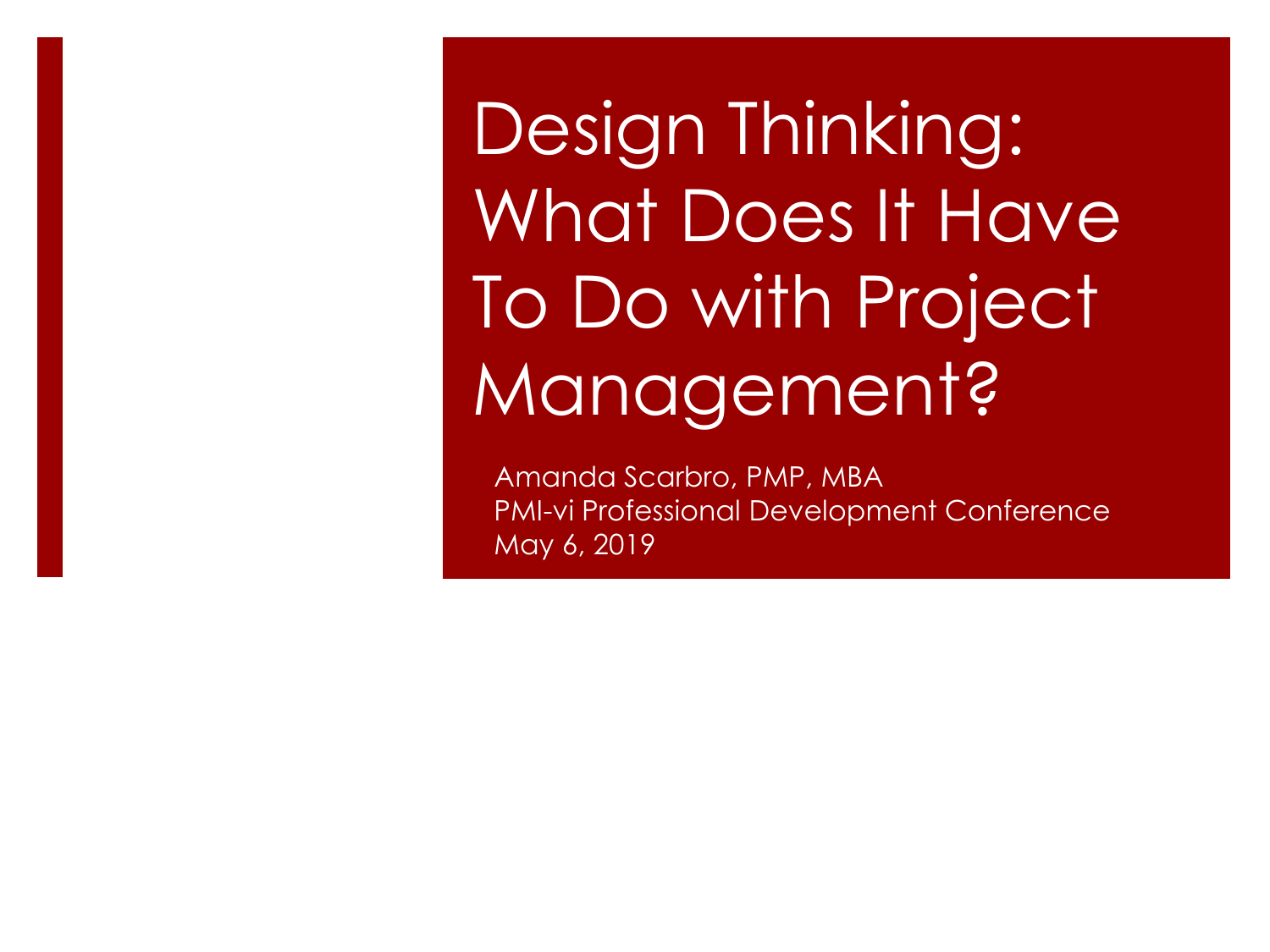

# Setting the Context

- $\blacksquare$   $\blacksquare$ 
	- **Project/Program Manager**
	- **Change Manager**
	- Scrum Master
- $\blacksquare$  I am not...
	- **Designer**
	- **Expert in Design Thinking**
	- **Expert in UX (User Experience)**
- $\blacksquare$  am curious...
	- What is Design Thinking?
	- What does it mean to me as a PM?
	- How can I integrate it into programs, projects, and initiatives?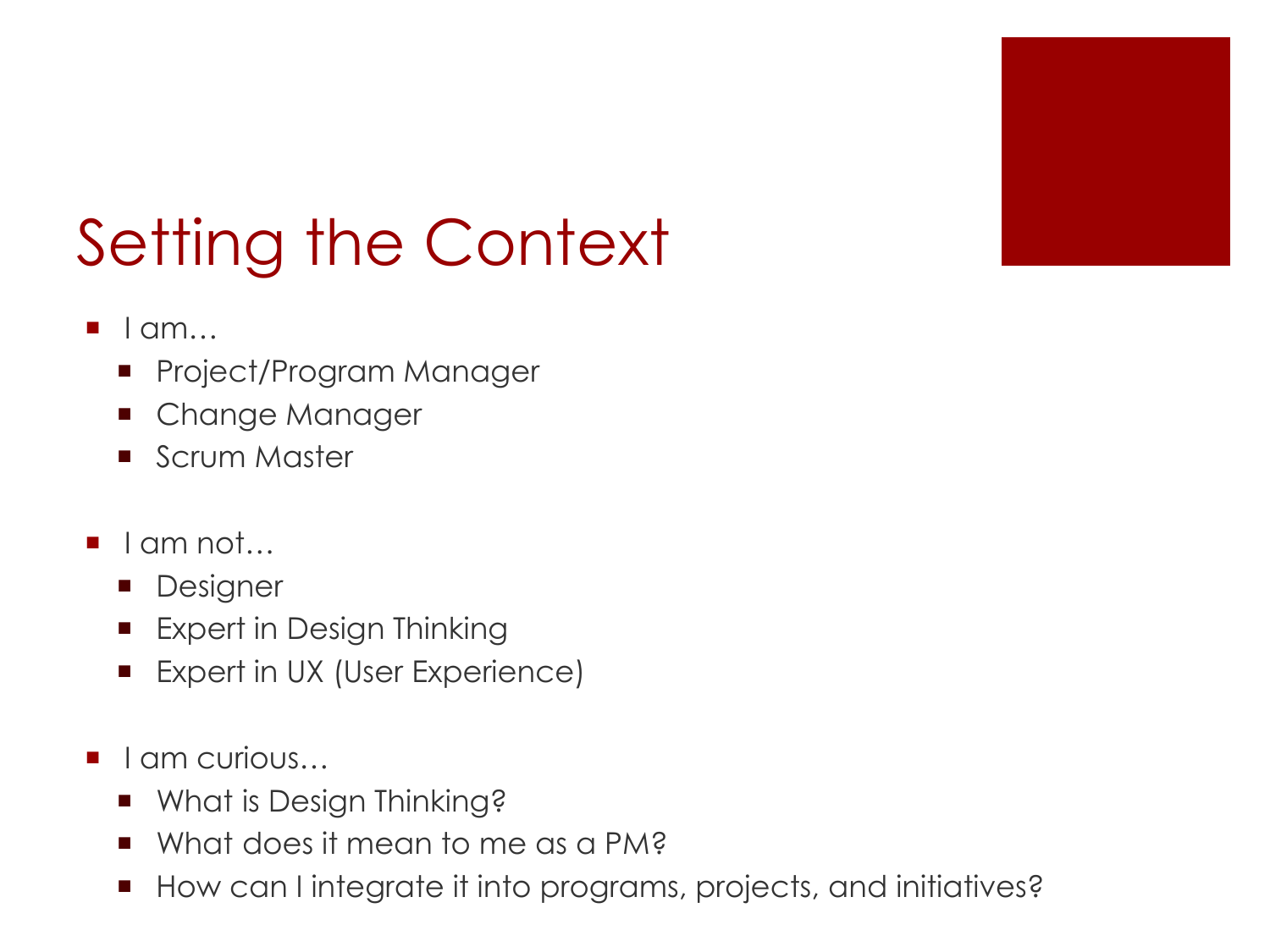

#### What is Project Management?

According to PMI:

- A project is temporary in that it has a defined beginning and end in time, and therefore defined scope and resources
- **Project management is the application of knowledge, skills,** tools, and techniques to project activities to meet the project requirements and objectives, realize benefits



Source: pmi.org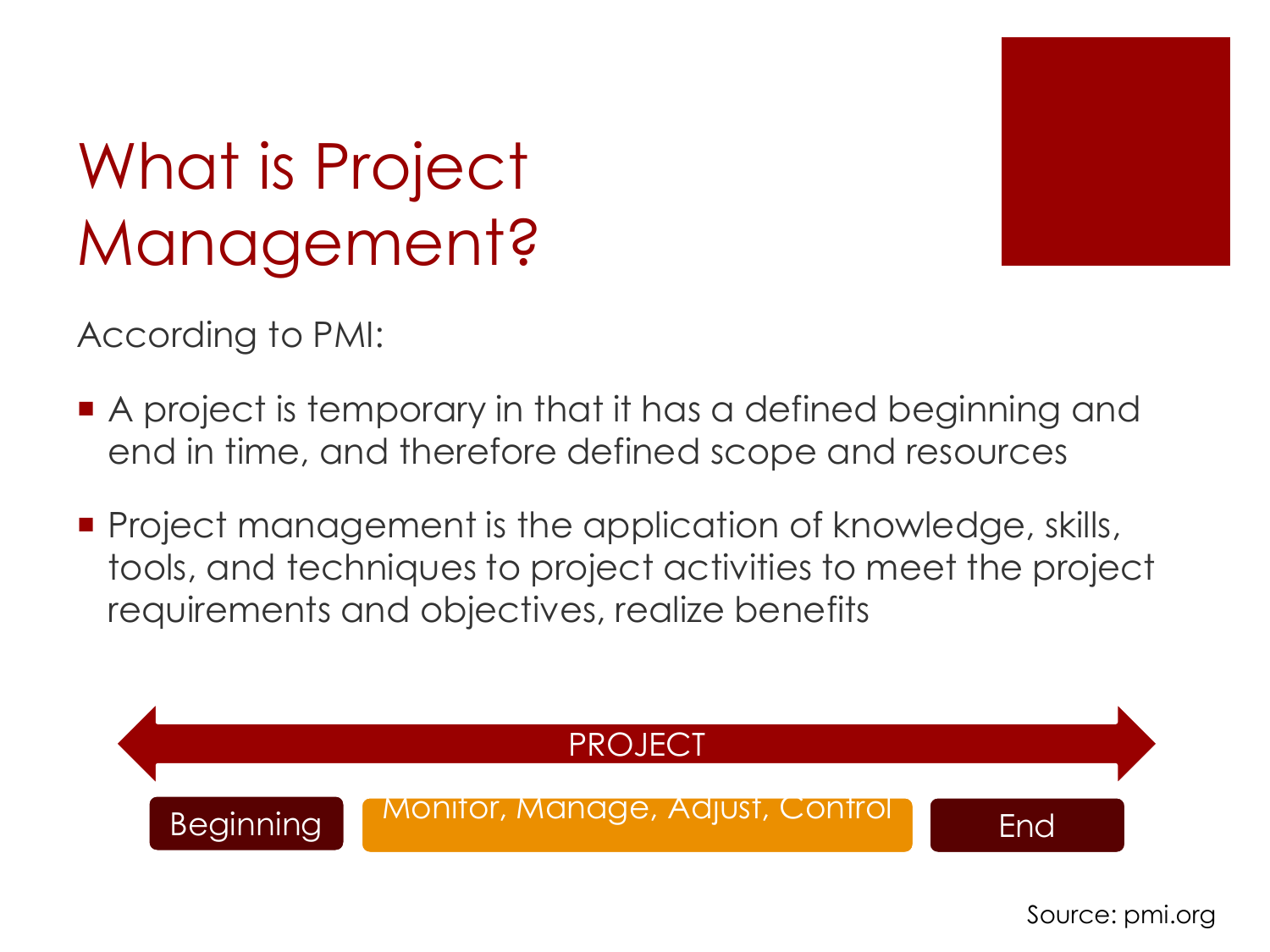

# Life of a Project Managers

Concerned about:

- $\blacksquare$  Time
- Cost
- Scope
- **Quality**
- Issues and risks
- Communications
- Monitoring progress
- Managing client expectations
- Guiding and motivating the team
- **Stakeholder engagement**

https://www.yo [utube.com/wat](https://www.youtube.com/watch?reload=9&v=WkQ52FOXF8c) ch?reload=9&v =WkQ52FOXF8c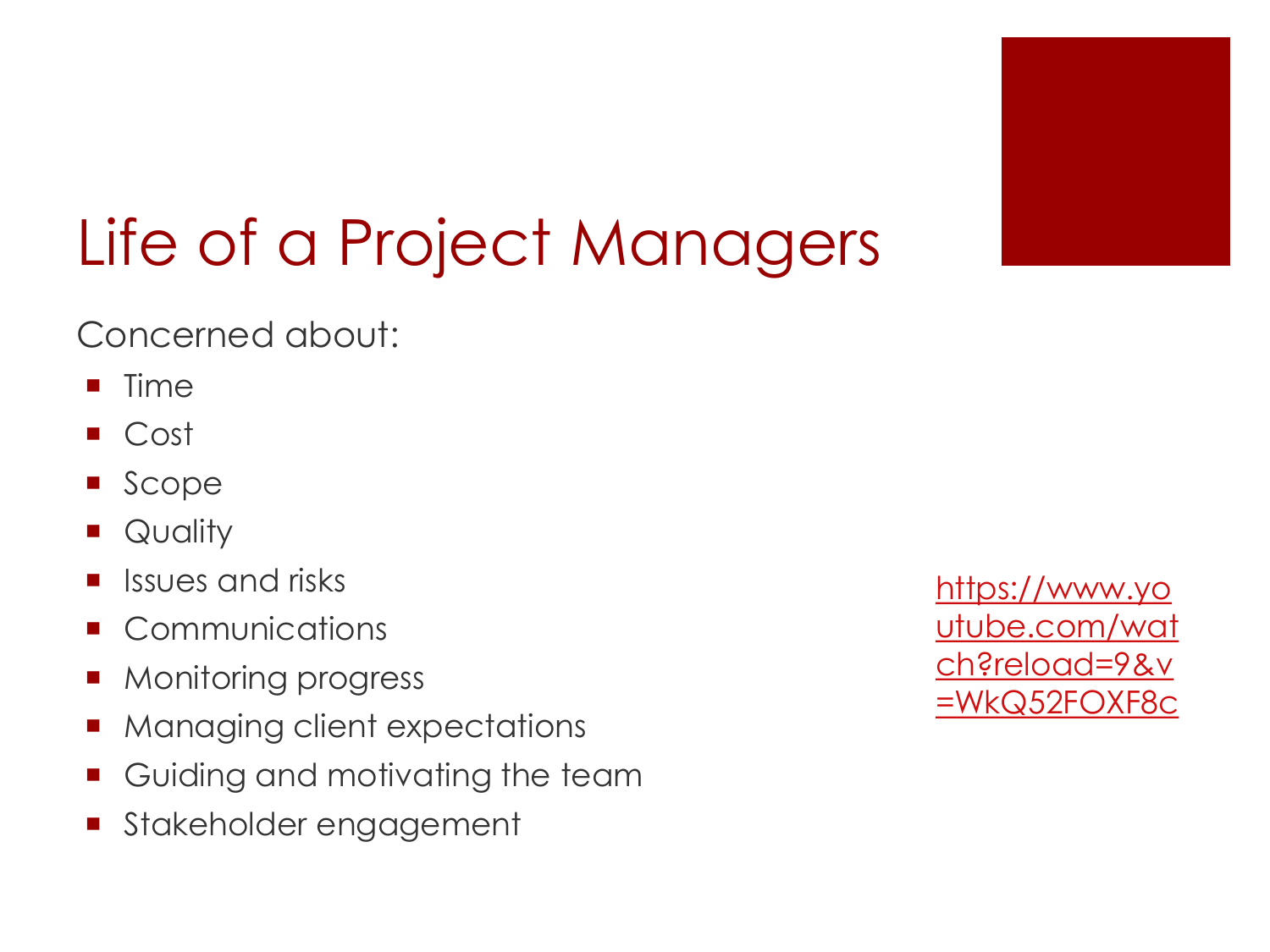

#### So Where Does Design Thinking Come In?

While there can be different phases, in general, Project Management processes fall into five groups:

- **Initiating**
- **Planning**
- Executing
- Monitoring and Controlling
- Closing

Requirements Gathering

What are the business needs?

What are the client requirements?

What are the desired outcomes?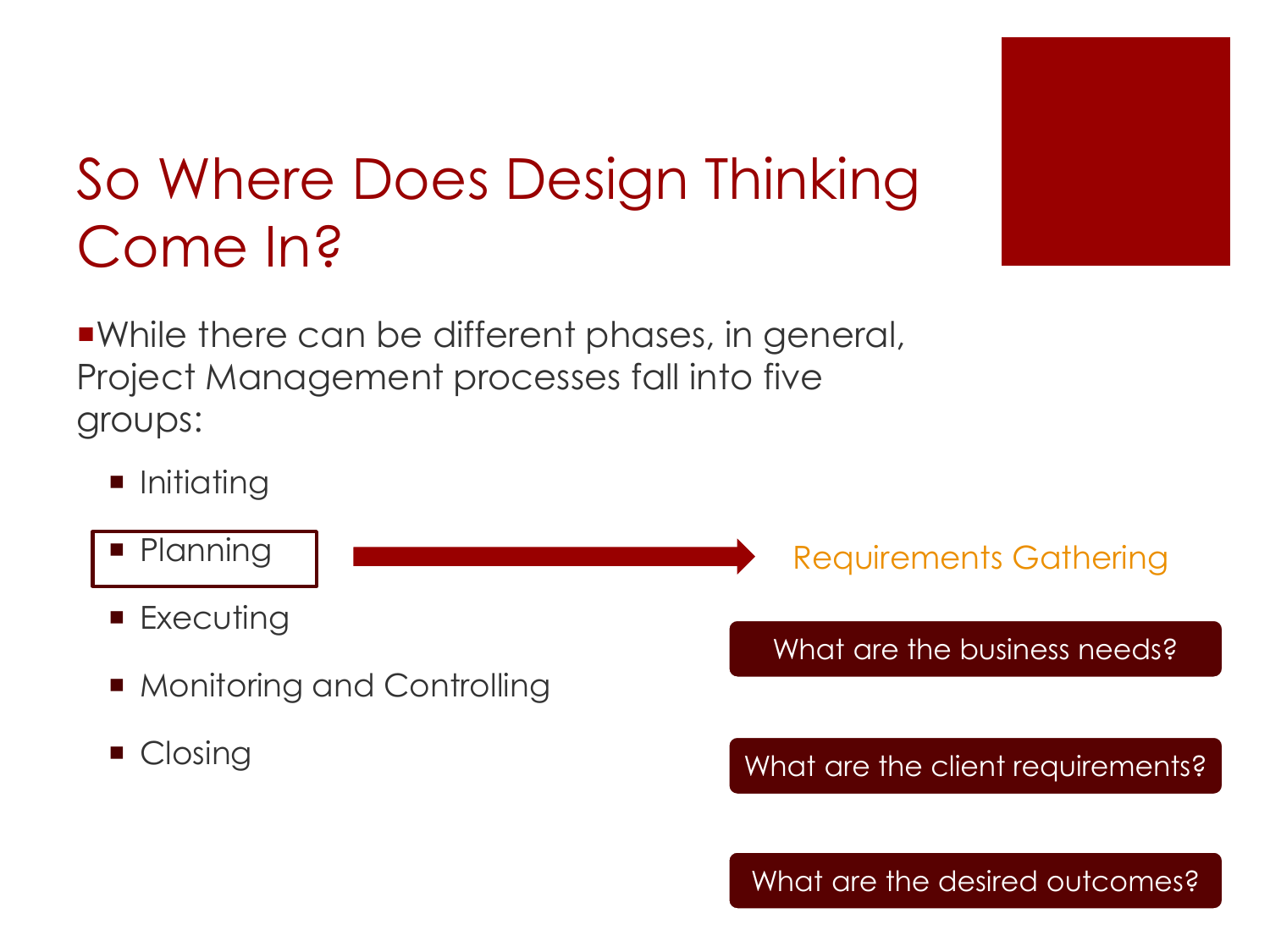

#### So, What's the Problem?

- In innovative context, there is uncertainty and unknown
- Problems are initially ill-structured and neither technologies nor customer requirements are necessarily known at the start
- Basic assumptions of standard project management do not hold because you can't clearly identify all requirements up front, at the beginning of the project
- **This is particularly problematic, because in a world characterized by** rapid change, intensive innovation, and increasing complexity, such uncertainty is becoming the norm rather than the exception

WHAT TO DO?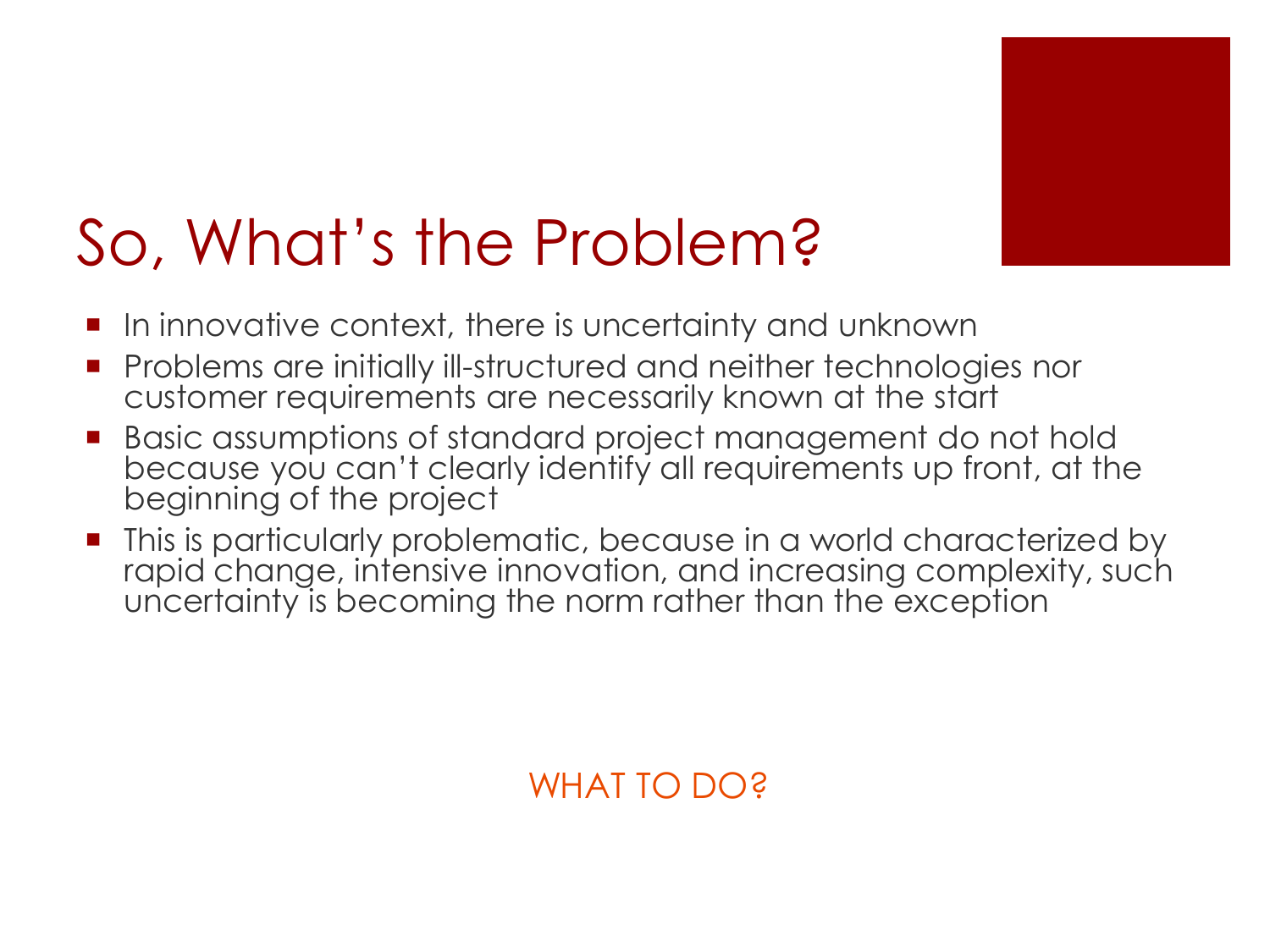

#### What is Design Thinking?

According to IDEO:

"Design Thinking is a human-centered approach to innovation that draws from the designer's toolkit to integrate the needs of people, the possibilities of technology, and the requirements for business success."

— Tim Brown, CEO of IDEO

- **Design Thinking utilizes elements from the "designer's toolkit" like** empathy and experimentation to arrive at innovative solutions
- By using Design Thinking, you make decisions based on what future customers really want instead of relying only on historical data or making risky bets based on instinct instead of evidence

Source: ideo.com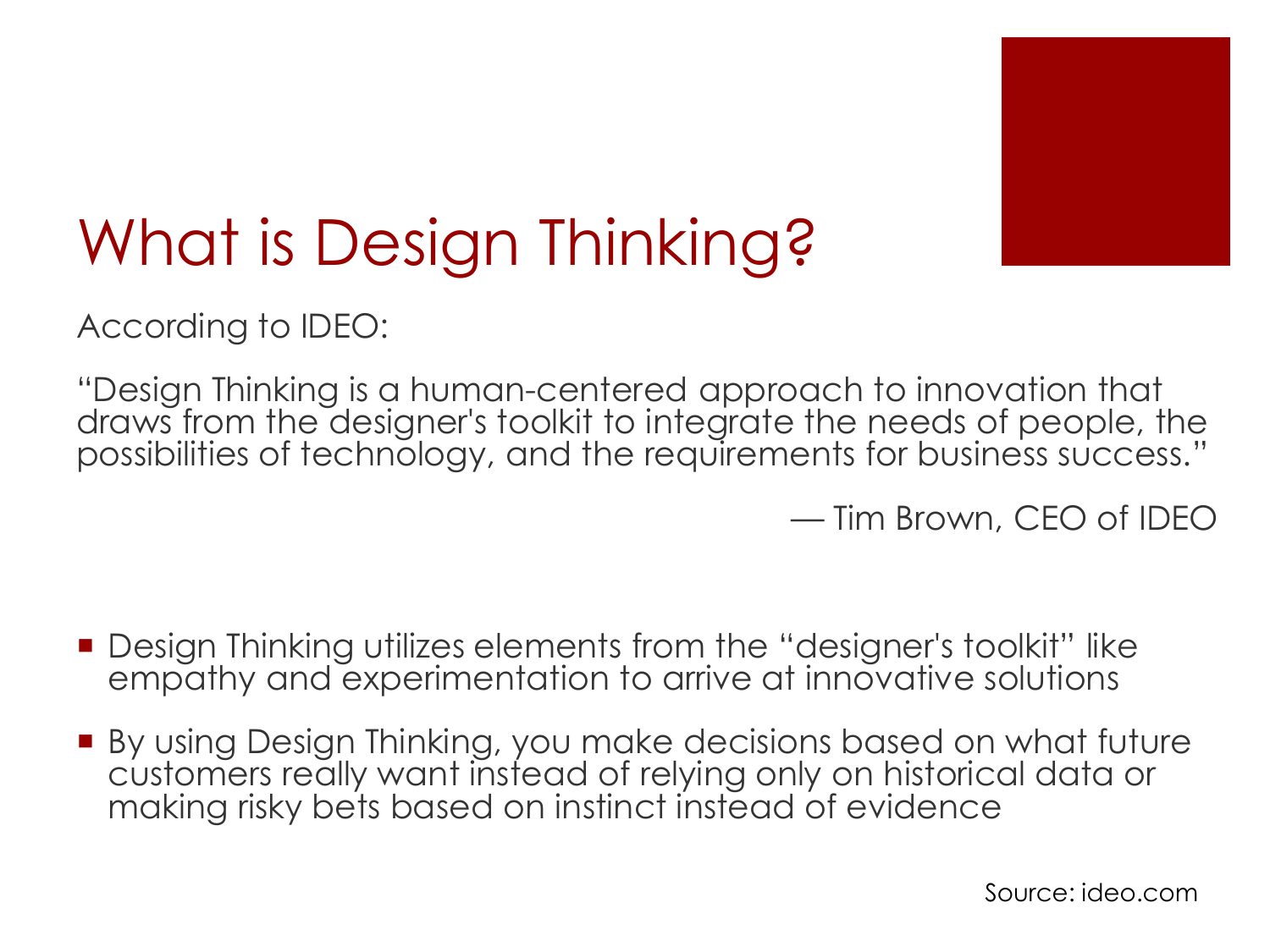

# Design Thinking 101

- **Iferative process**
- Seeks to:
	- **Understand the individual, client, user**
	- Challenge assumptions
	- Redefine problems
- Why do this?
	- Attempt to identify alternate strategies and solutions that may not be instantly apparent
	- **Provides a solution-based approach to solving** problems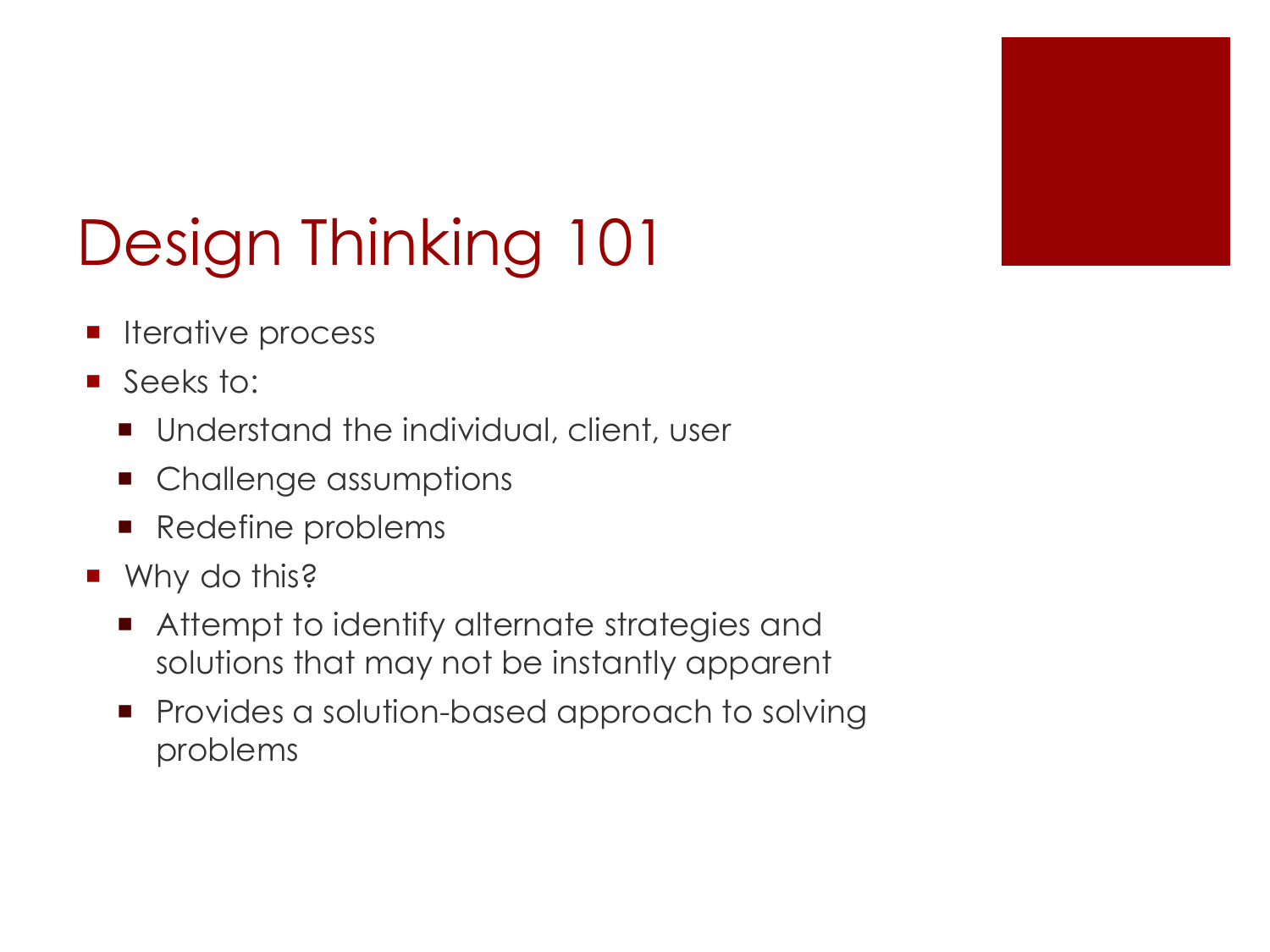

# Design Thinking is for Everyone

- Design Thinking is not only for designers
- For anyone (staff, developers, leaders, project managers) who seek to drive new alternatives for business and society

"Design Thinking is essentially a problem-solving approach, crystalized in the field of design, which combines a user-centered perspective with rational and analytical research with the goal of creating innovative solutions."

— Tim Brown, CEO of IDEO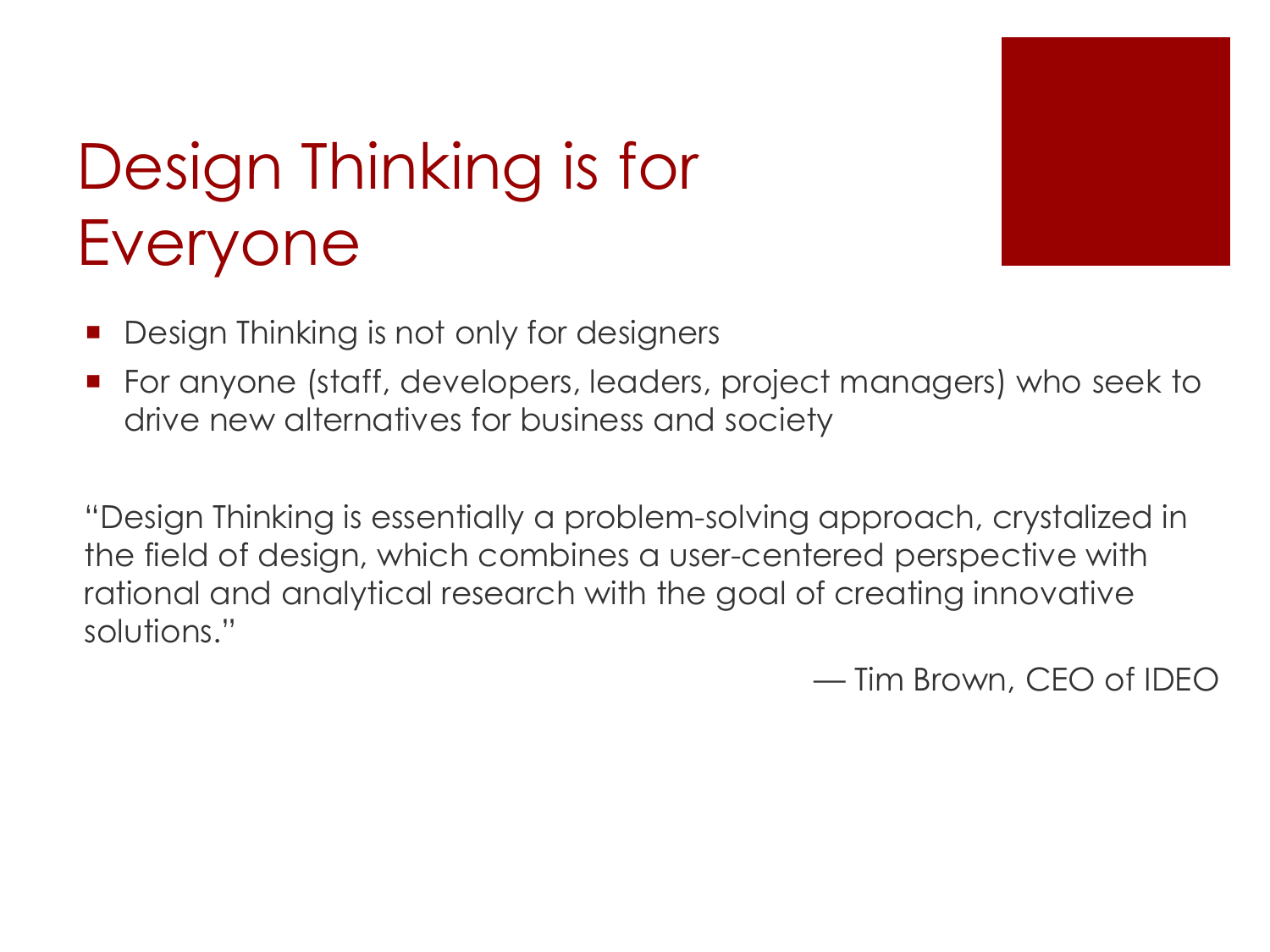

# Design Thinking is Problem Solving

- **Design Thinking revolves around a deep interest in developing an** understanding of the people for whom we're designing the products or services. It helps us observe and develop empathy with the target user
- Design Thinking helps us in the process of questioning: questioning the problem, questioning the assumptions, and questioning the implications
- Design Thinking is extremely useful in tackling problems that are illdefined or unknown, by re-framing the problem in human-centric ways, creating many ideas in brainstorming sessions, and adopting a hands-on approach in prototyping and testing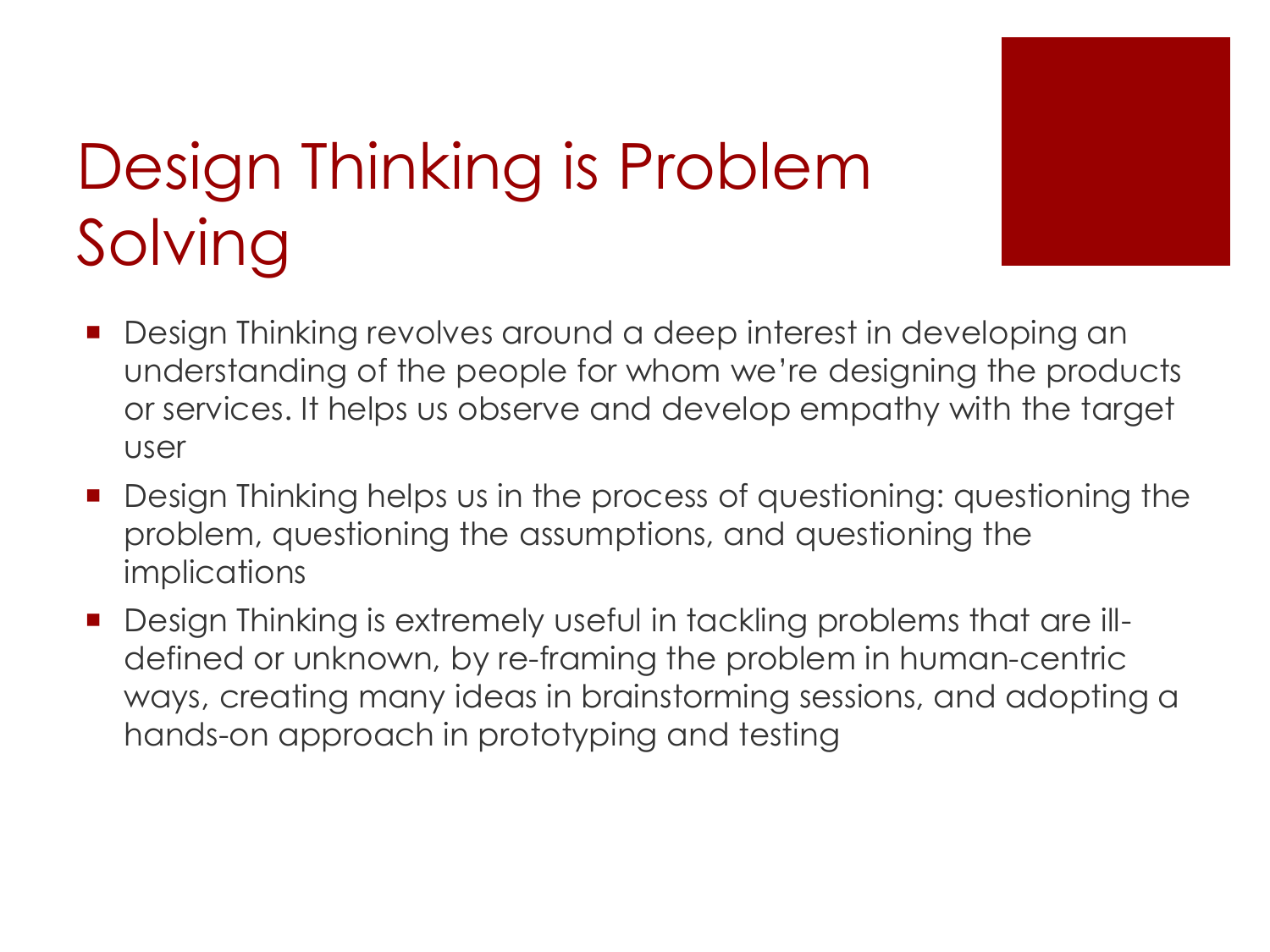

# Design Thinking Phases

- Like project management, people have different takes on the phases
- Some of the more popular schools and teachers adhere to a 5 phase approach
	- Empathise with your users
	- Define your users' needs, their problem, and your insights
	- Ideate by challenging assumptions and creating ideas for innovative solutions
	- $\blacksquare$  Prototype to start creating solutions
	- $\blacksquare$  Test solutions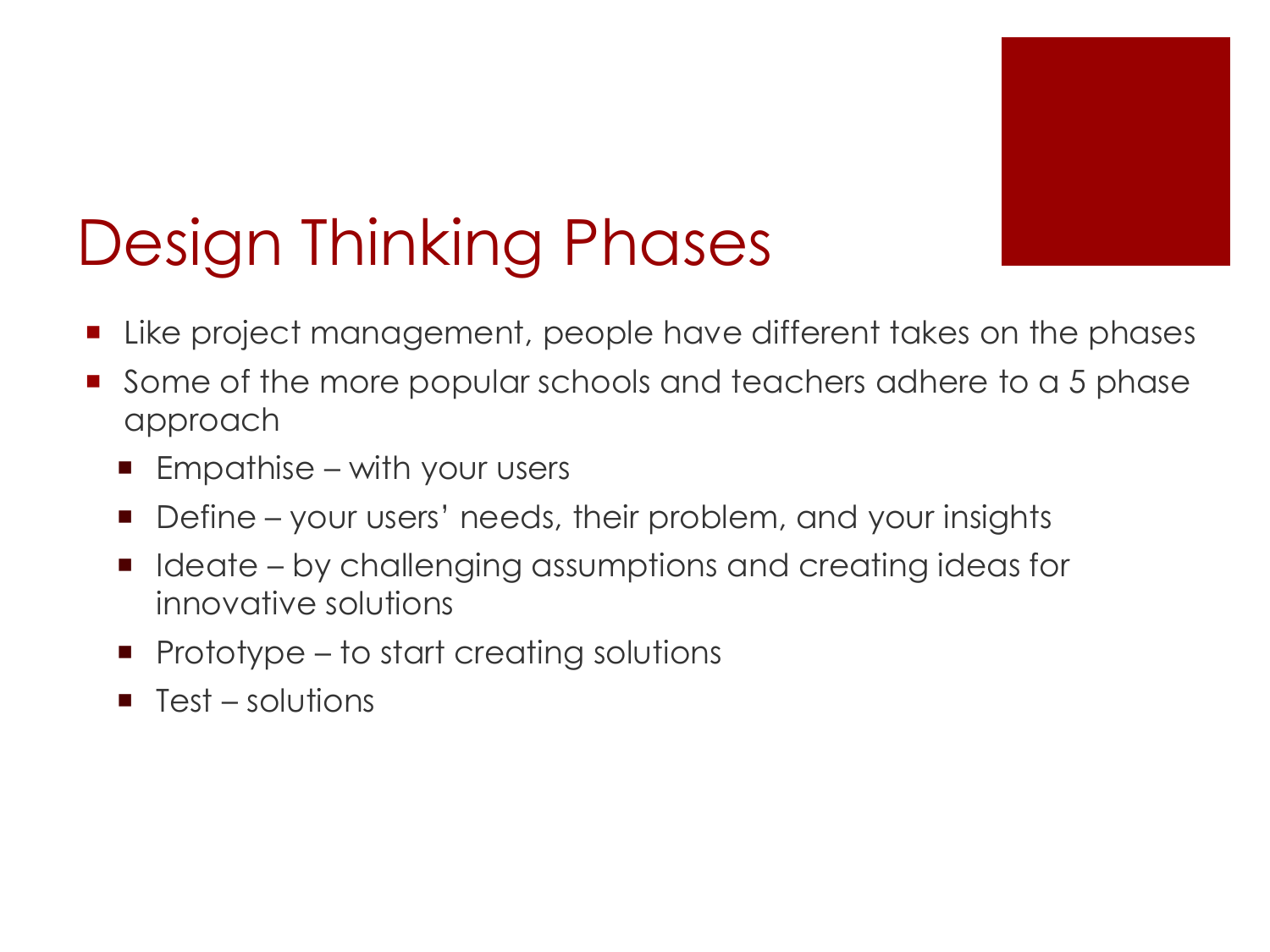

## Design Thinking Phases

- Phases are not sequential, are not linear
- The design team continuously use their results to review, question and improve their initial assumptions, understandings, and results

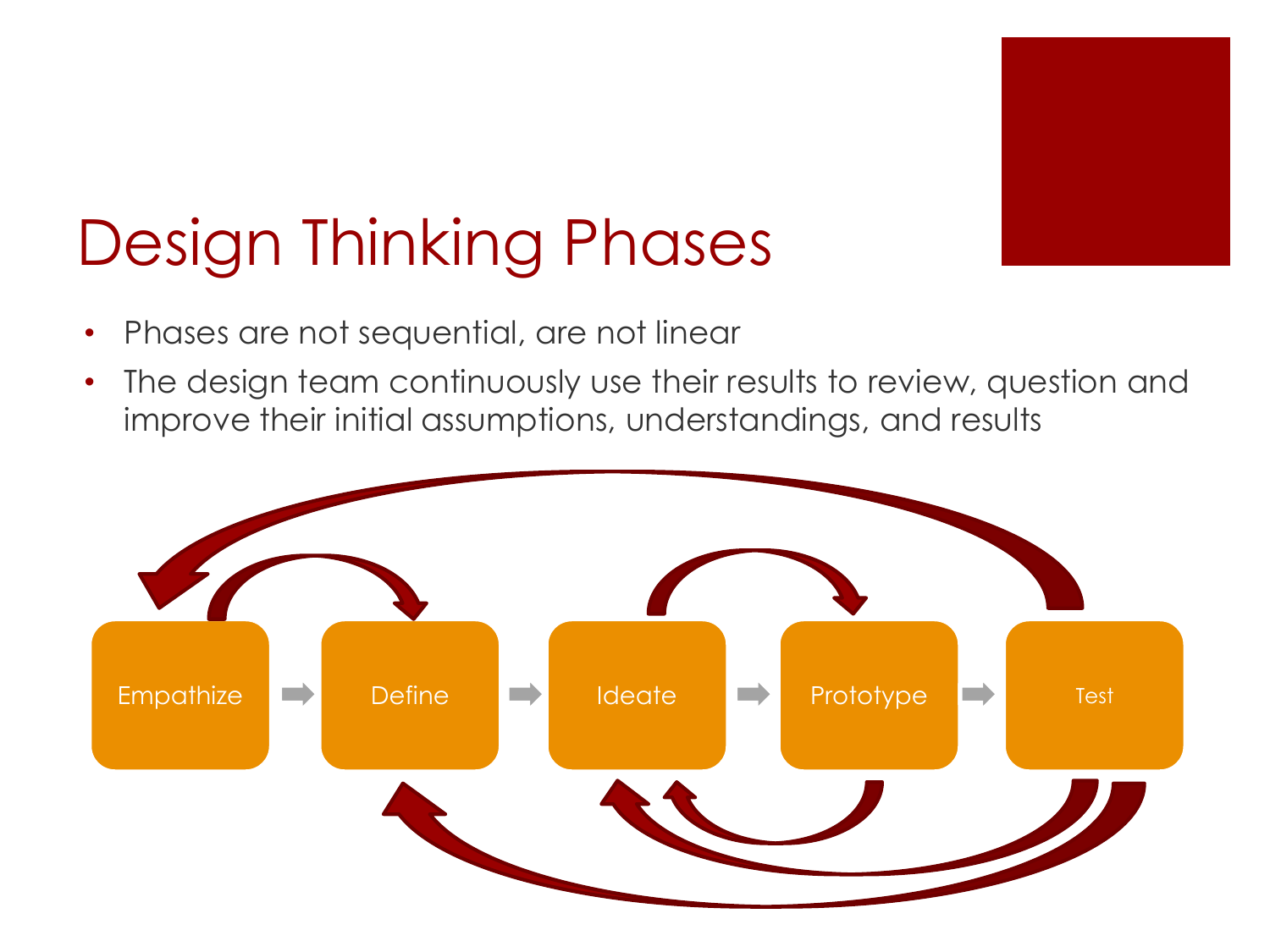

#### What It Means to Be Human

- Design Thinking seeks to generate a holistic and empathetic understanding of the problems that people face
	- Not rooted solely in analytics, science or rationale
	- Not rooted solely in intuition and emotion
- Tries to empathize with human beings, including ambiguous and subjective concepts: emotions, needs, motivations, and drivers of behaviours
- This approach is typically more sensitive to and interested in the context in which users operate, and the problems and obstacles they might face when interacting with a product
- The creative element of Design Thinking is found in the methods used to generate problem solutions and insights into the practices, actions, and thoughts of real users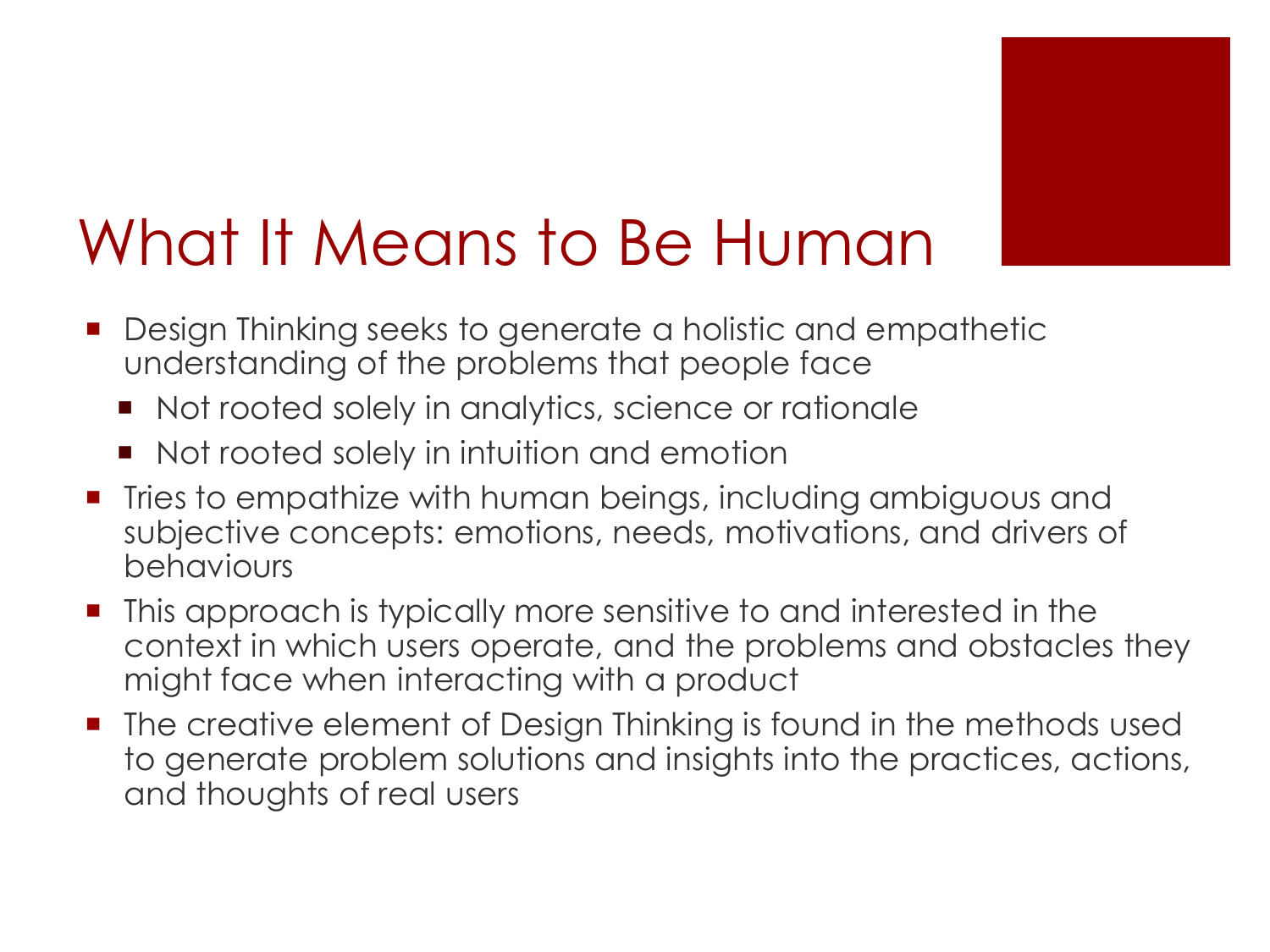

#### Empathy

- **Empathy is our ability to see the world through other** people's eyes, to see what they see, feel what they feel, and experience things as they do
- **I** In Design Thinking, this is developing a deep understanding of the problems and realities of the people you are designing for
- More concerned about people's motivations and thoughts
- **Understand this through observing, engaging, and** listening
	- User Interviews and Observations
	- **Empathy Map**
	- Journey Map
	- Ideation Session
	- **Visual Brainstorming**

https://www.yo utube.com/wat ch?v=XcYrvvu2 ElM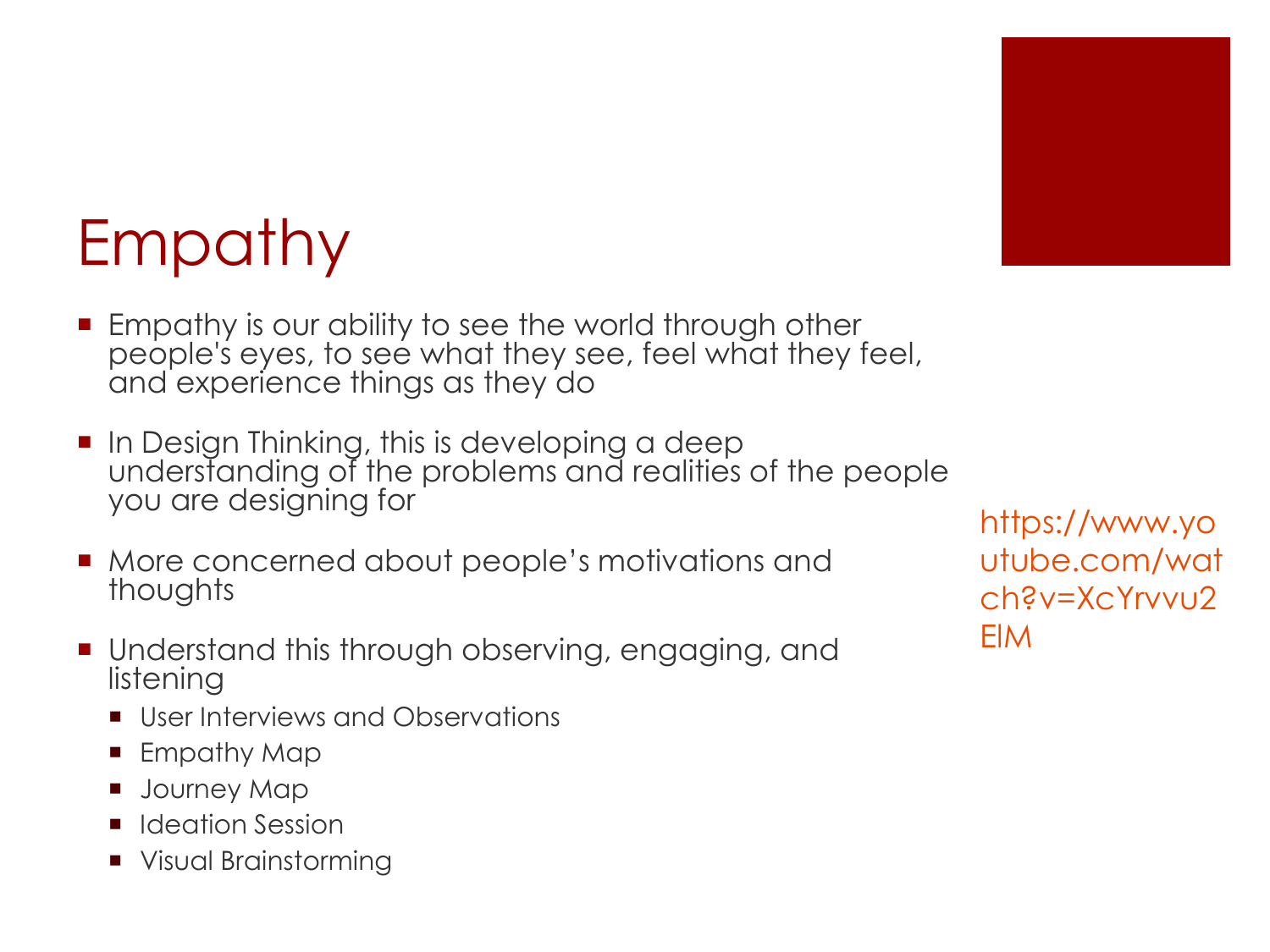

#### Understanding Users: Visual Brainstorming

Divide up a sheet of paper into 6 sections

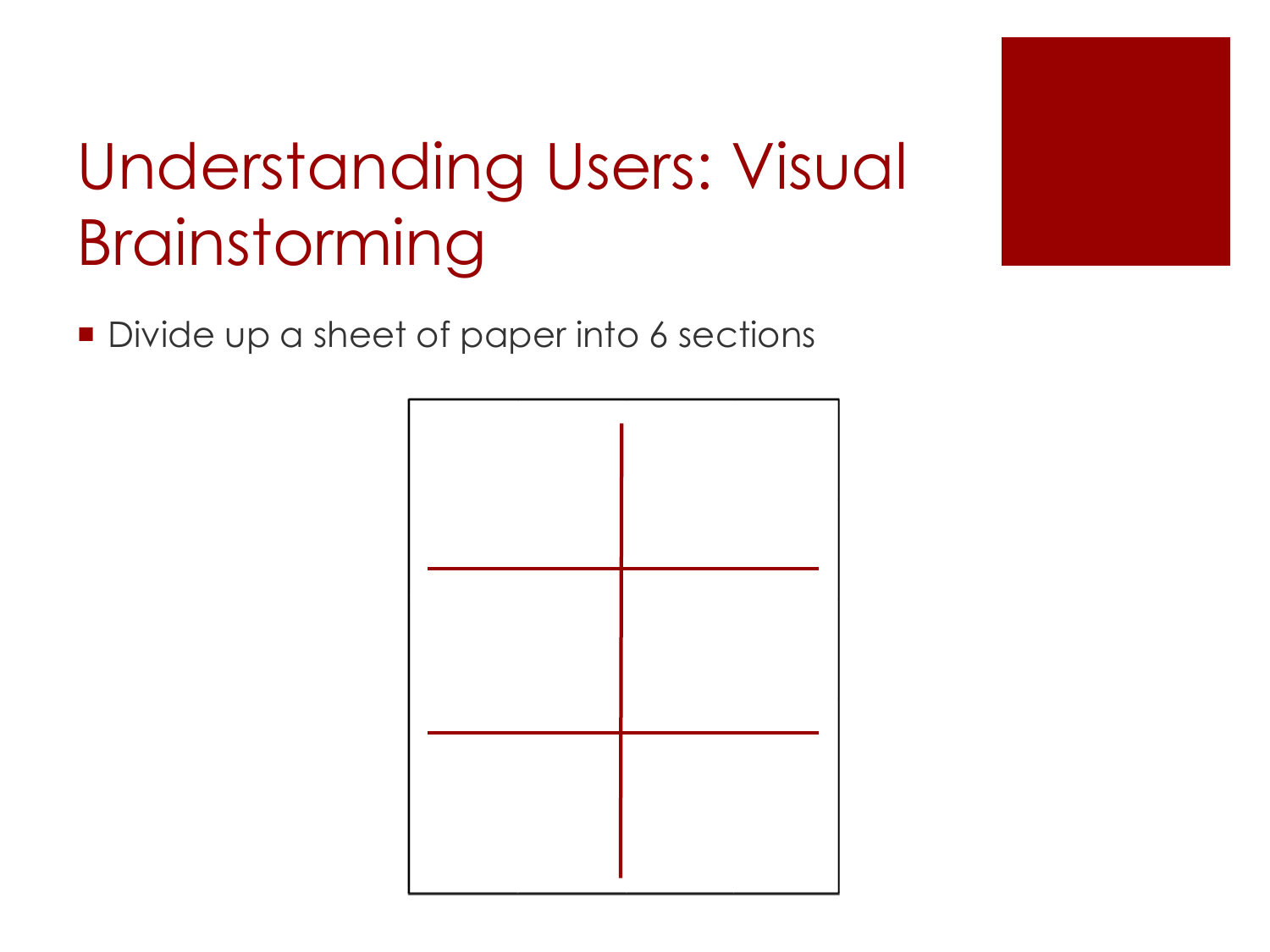

#### Visual Brainstorming Exercise

**Draw each of the following** 

| Home     | Coffee       |
|----------|--------------|
| Mouse    | Sun          |
| Computer | <b>Bread</b> |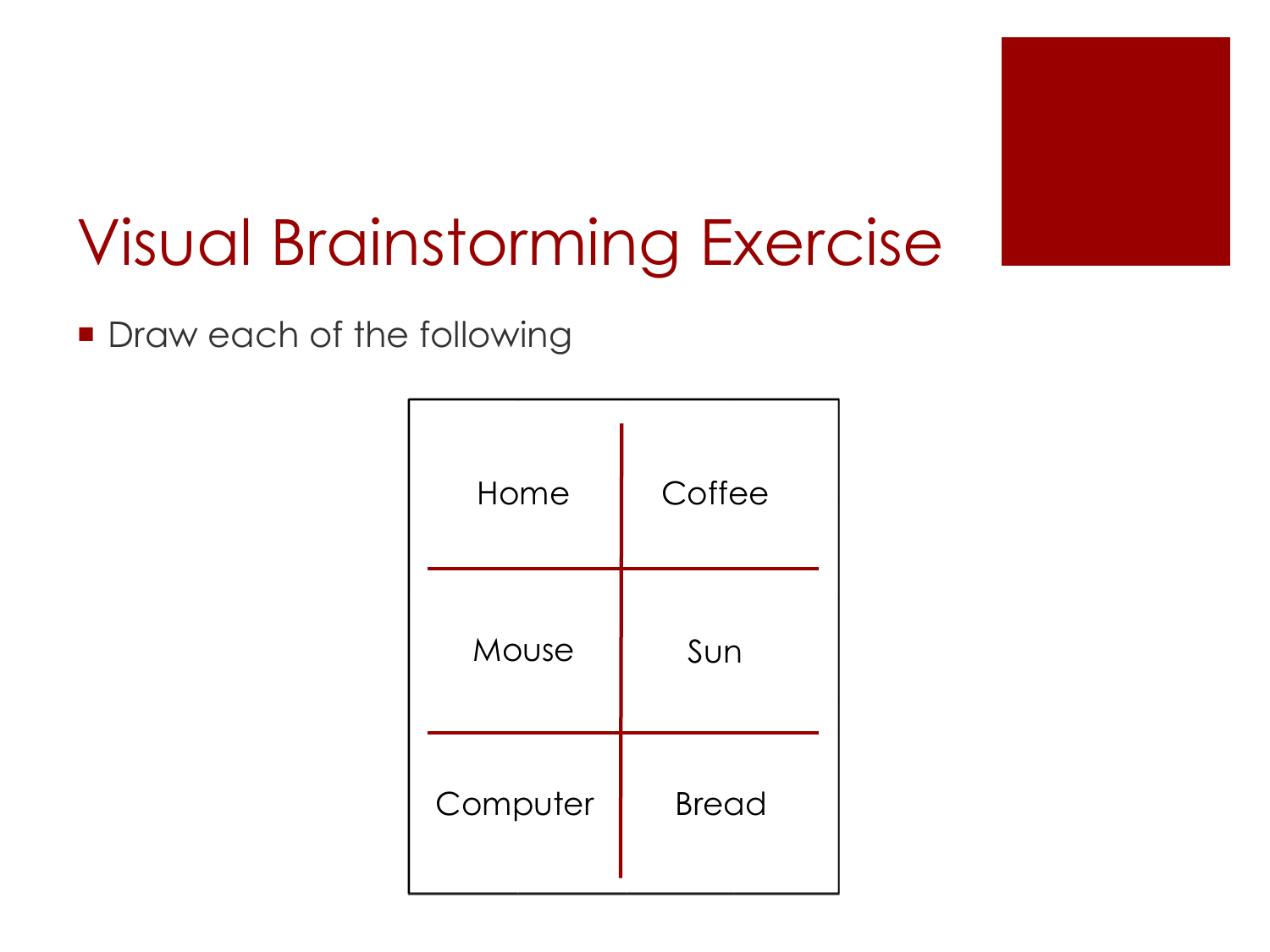

#### Visual Brainstorming Exercise

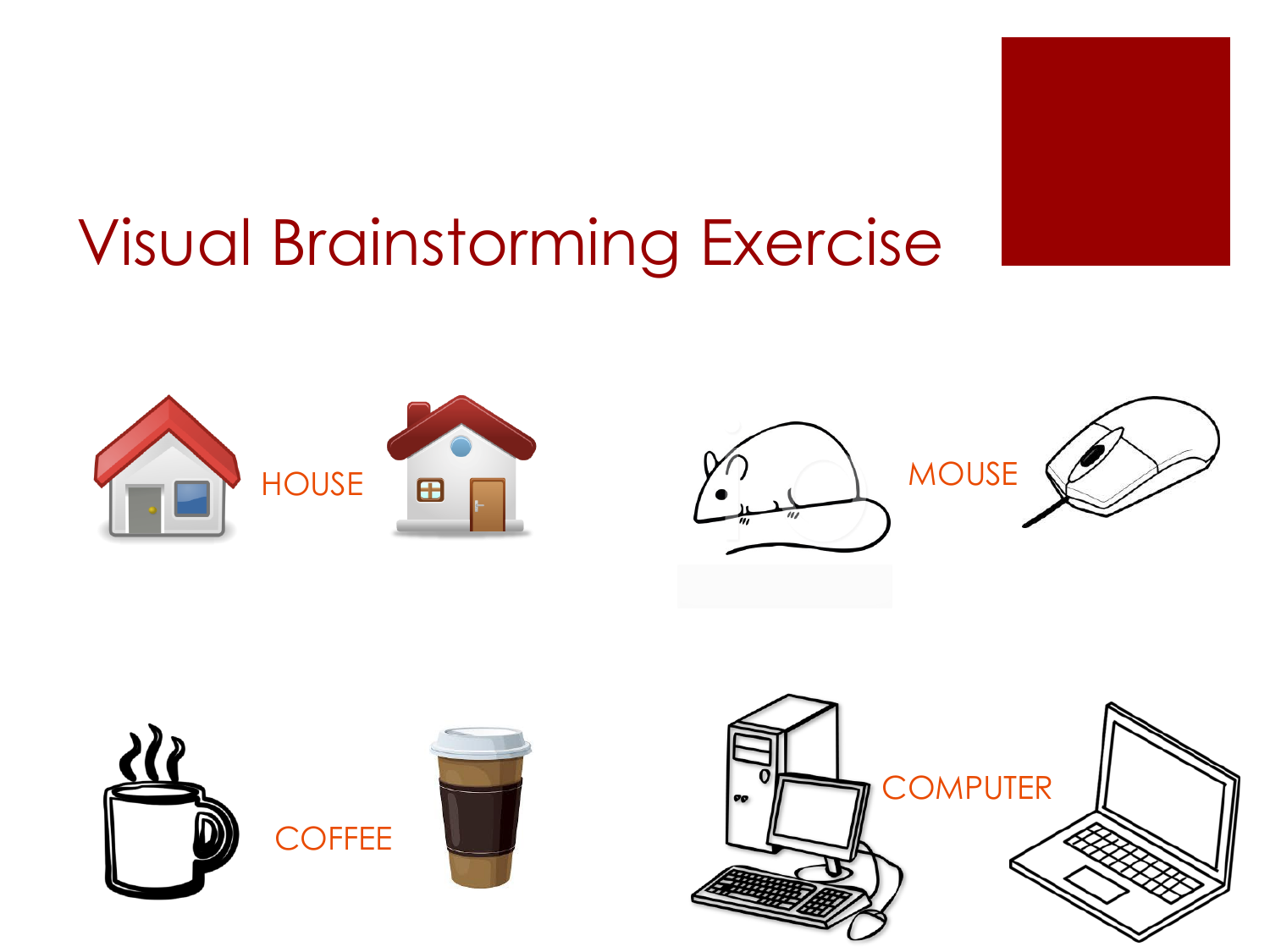

#### Visual Brainstorming: Value

- **Common words that have different meaning depending on the** context
- **Sketching and visuals allow for more precise communication**
- Builds deeper understanding of the user = builds empathy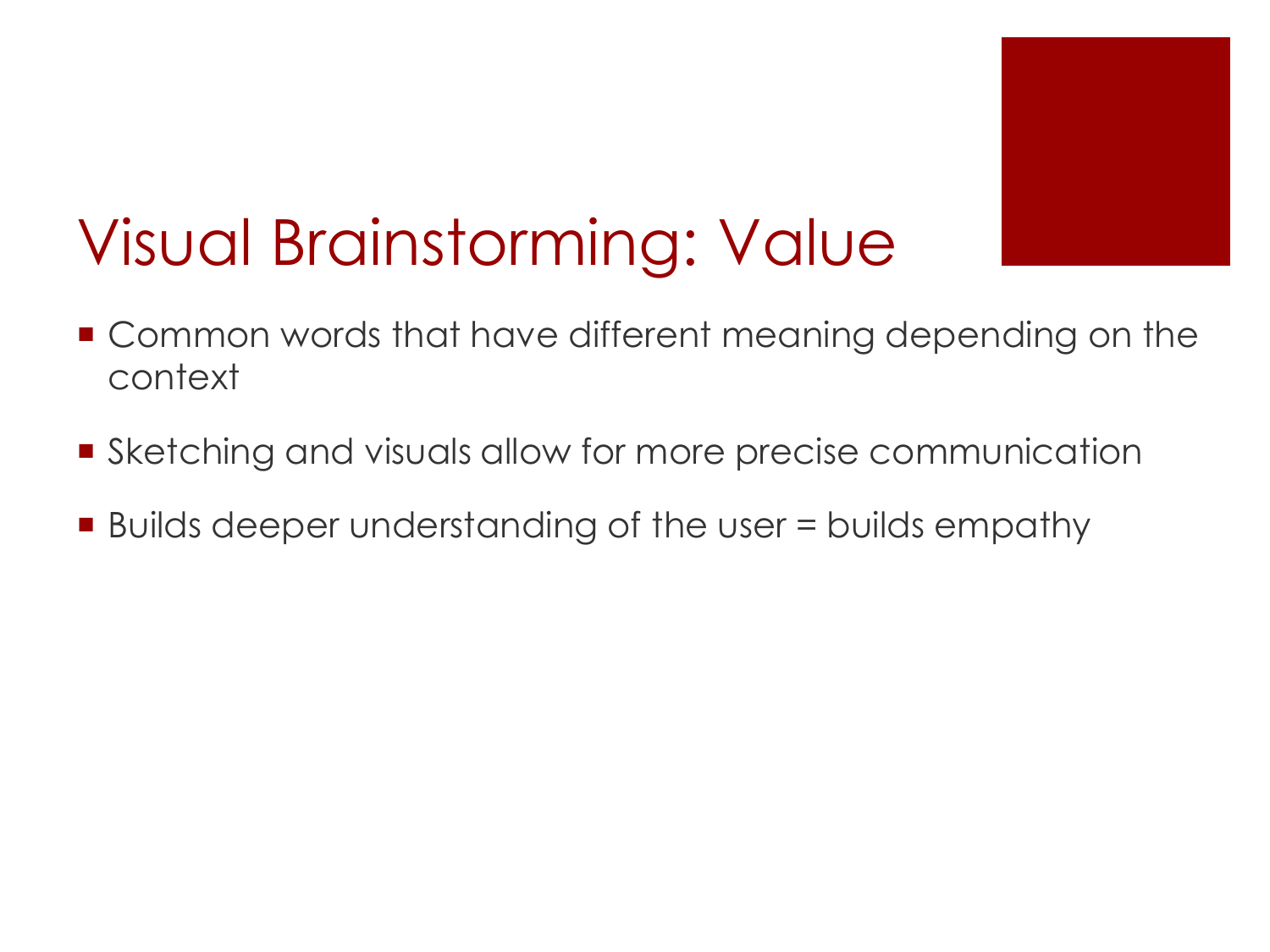

# Design Thinking vs. UX

- Similar in their approaches, both human-centric
- **Design Thinking is more strategic and involves all** levels of business
- **Design Thinking is about finding solutions**
- **User Experience is about designing the solutions**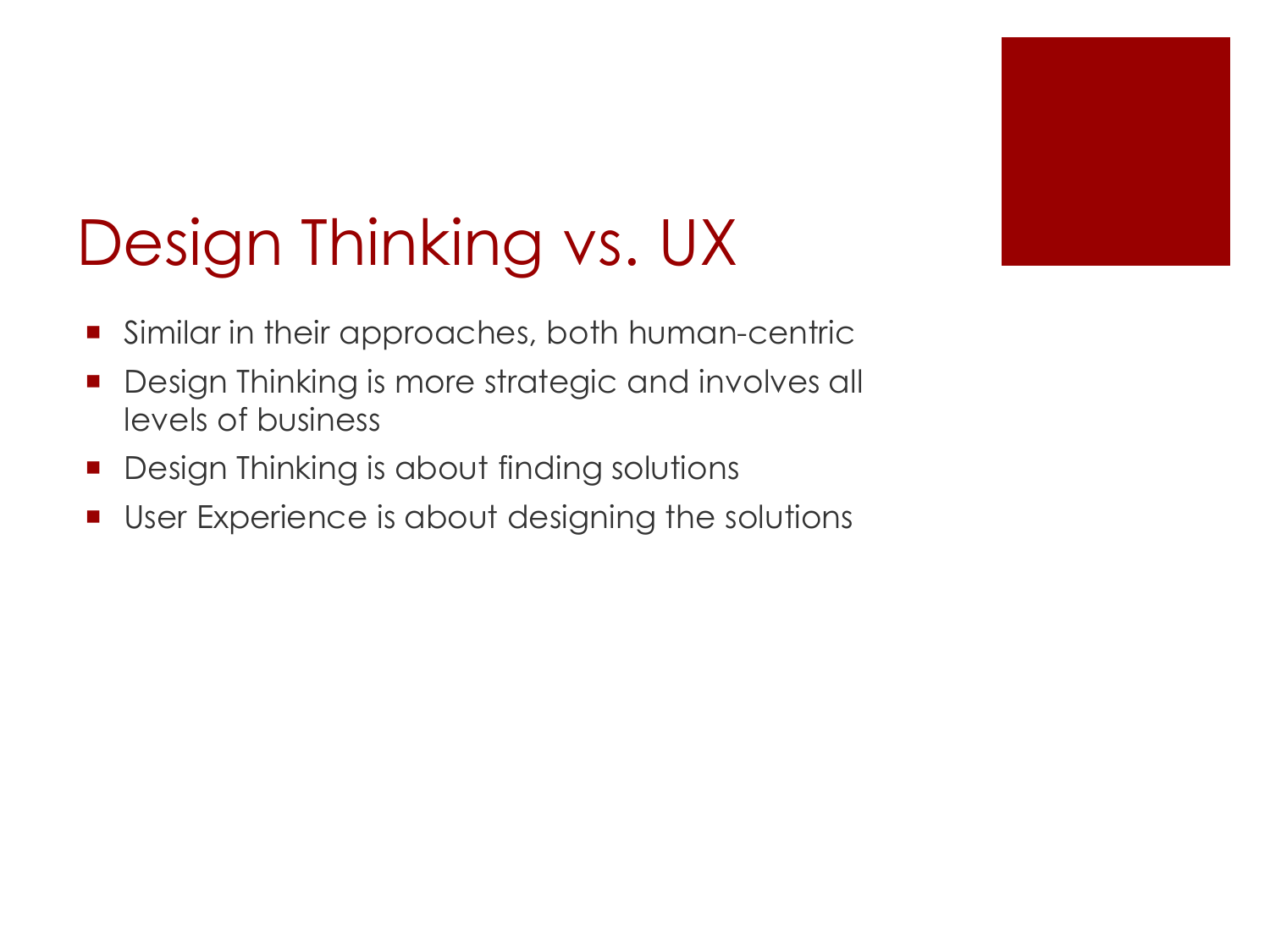■ Waterfall

**Methodologies** 

Can use Digital Thinking tools to gather and define requirements

Design Thinking and Project

- Establish a deeper understanding of the user, better understand needs
- However, really only get meaningful user feedback at the end of the process
- Risk: end up with something that isn't what is needed or wanted

#### ■ Agile

- Release more frequently and efficiently
- Requirements are defined up-front but can be refined iteratively
- Can use tools for more meaningful input during Sprint Planning
- However, only get user feedback at the end of the sprint
- Risk: feature creep, bloated products, overly complicated solutions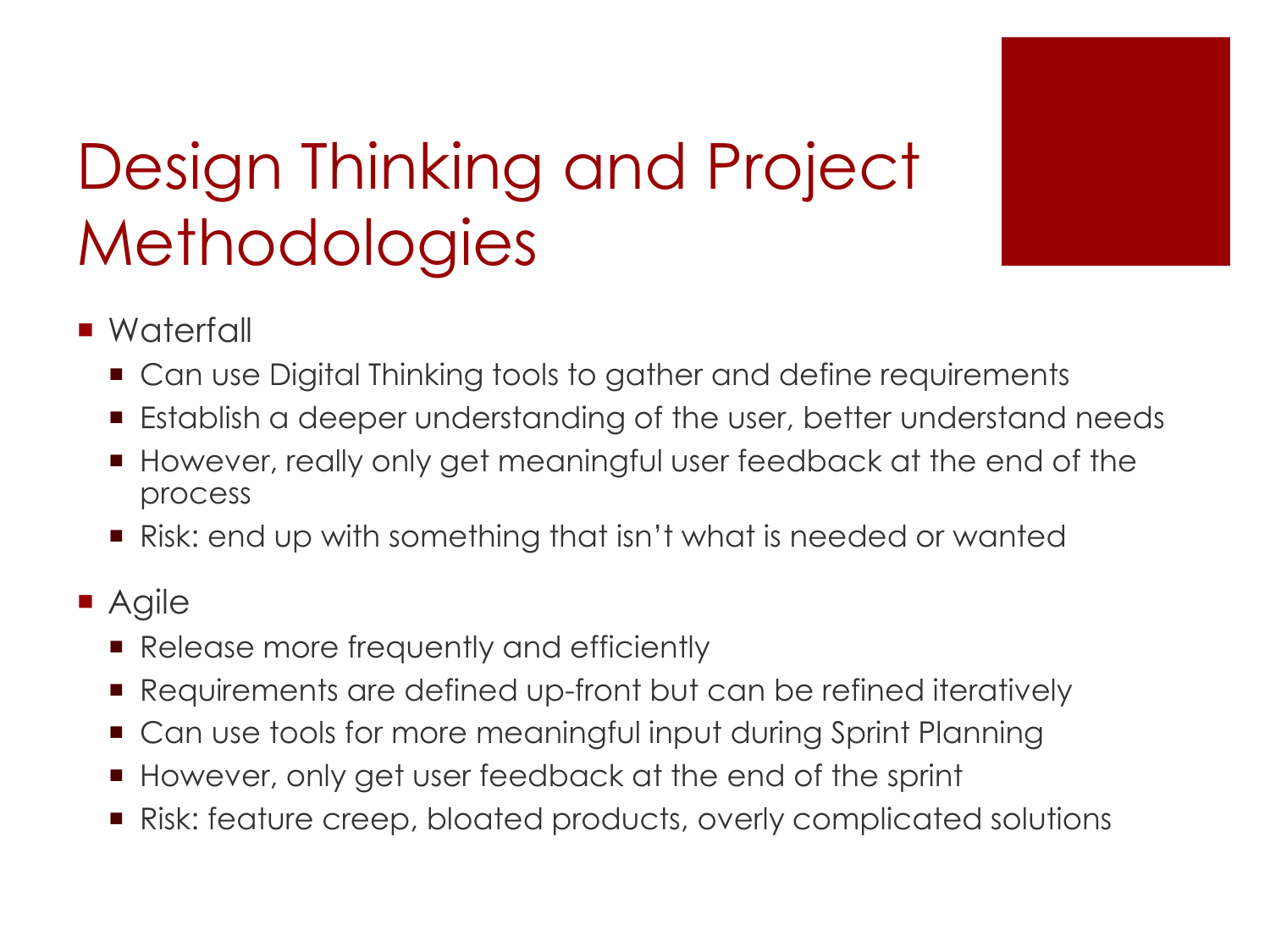

# Design Thinking and **Methodologies**

- **Innovative** 
	- **Integrating Agile and Design Thinking**
	- Get meaningful user feedback throughout the iterative process
	- Better suited for situation with high uncertainty
	- More efficient at generating client/user insights
	- Increased client/user engagement and passion
	- More likely to realize benefits
	- Higher overall return on investment
	- Risk: needs a certain level of comfort with the unknown, needs flexibility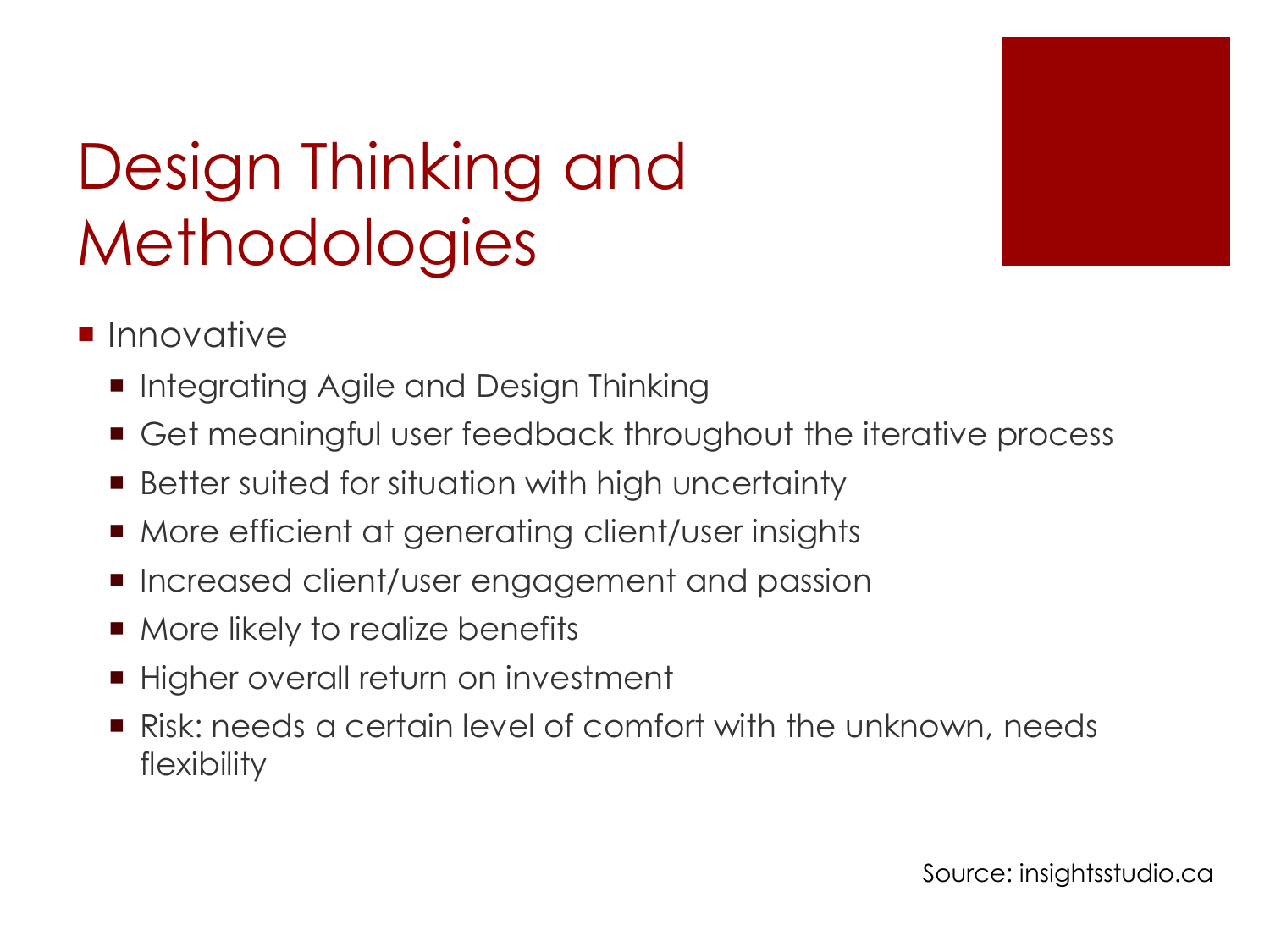

#### Innovation Morse Code



Source: insightsstudio.ca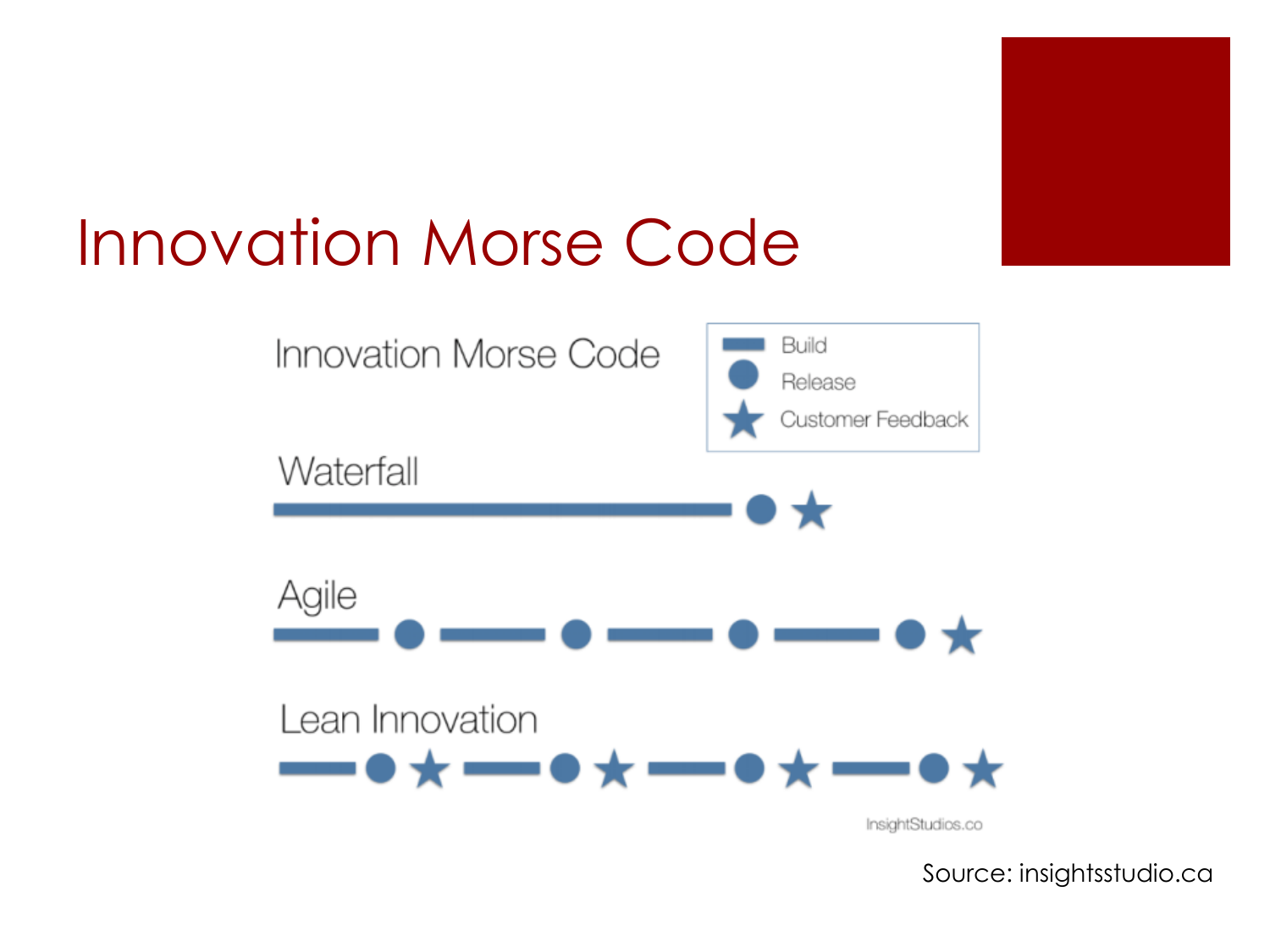

# Design Thinking and Agile

- Some company's have got this right
	- Amazon
	- **Apple**
	- **BMW**
	- $IBM$
	- **Lufthansa**

https://www. youtube.com [/watch?v=pX](https://www.youtube.com/watch?v=pXtN4y3O35M) tN4y3O35M